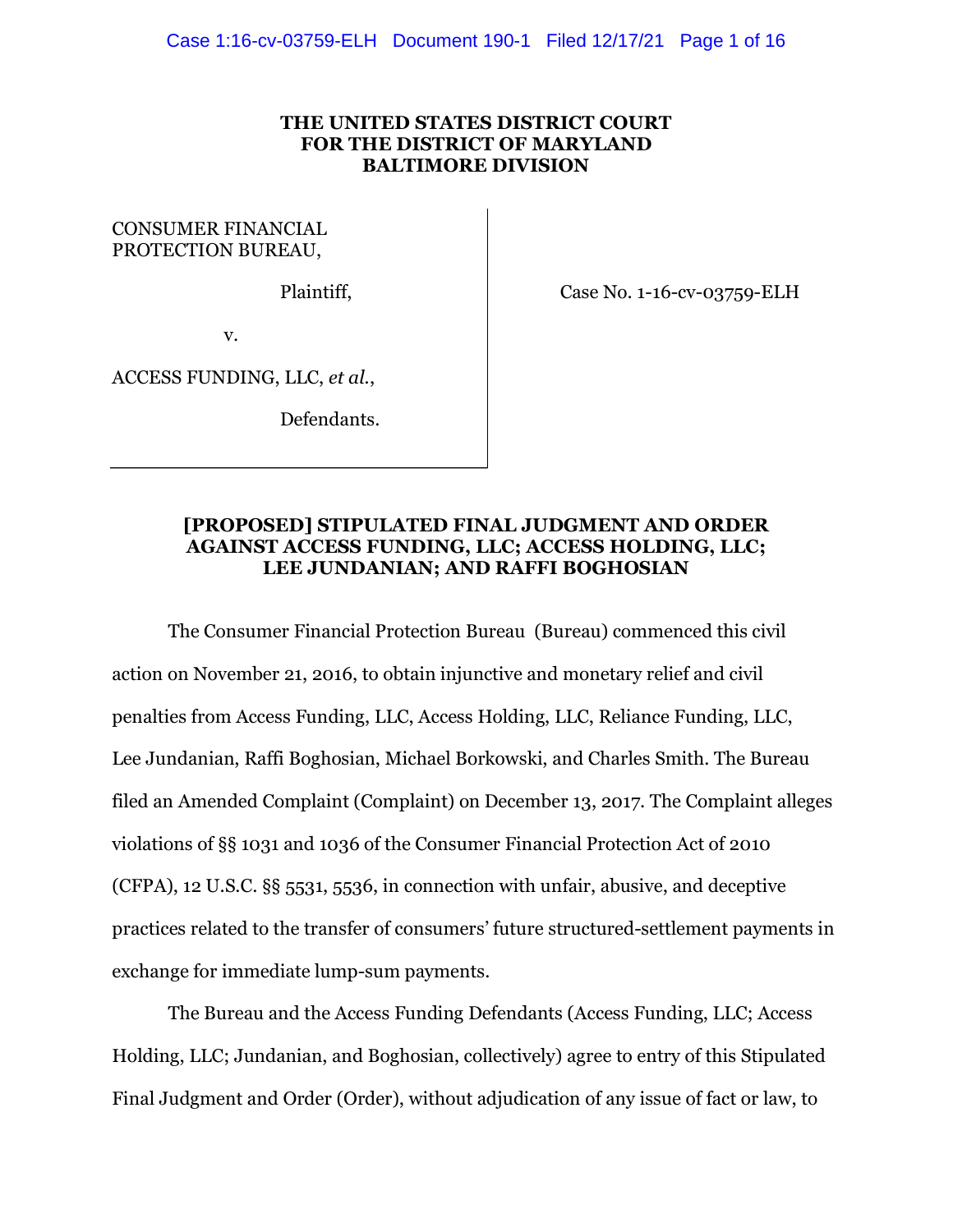### Case 1:16-cv-03759-ELH Document 190-1 Filed 12/17/21 Page 2 of 16

settle and resolve all matters in dispute arising from the conduct alleged against the Access Funding Defendants in the Complaint.

#### **FINDINGS**

1. Access Funding, a wholly owned subsidiary of Access Holding, is a limitedliability company that facilitated the transfer of payment streams from structuredsettlement holders, a practice referred to as "structured-settlement factoring." Access Funding additionally conducted business as "Assoc LLC" and "En Cor LLC."

2. Defendant Jundanian had an ownership interest in Access Holding from its inception to its dissolution. He served as CEO of Access Funding from February 2013 to May 2014. After May 2014, he was an advisor to Access Funding.

3. Defendant Boghosian had an ownership interest in Access Holding from May 2014 to its dissolution. He served as COO of Access Funding from May 2014 to October 2015.

4. This Court has jurisdiction over the Bureau and the Access Funding Defendants and the subject matter of this action.

5. The Access Funding Defendants neither admit nor deny the allegations in the Complaint or the Findings in this Order, except that the Access Funding Defendants admit the facts necessary to establish the Court's jurisdiction over them and the subject matter of this action.

6. The Access Funding Defendants waive all rights to seek judicial review or otherwise challenge or contest the validity of this Order and any claim they may have under the Equal Access to Justice Act, 28 U.S.C. § 2412, concerning the prosecution of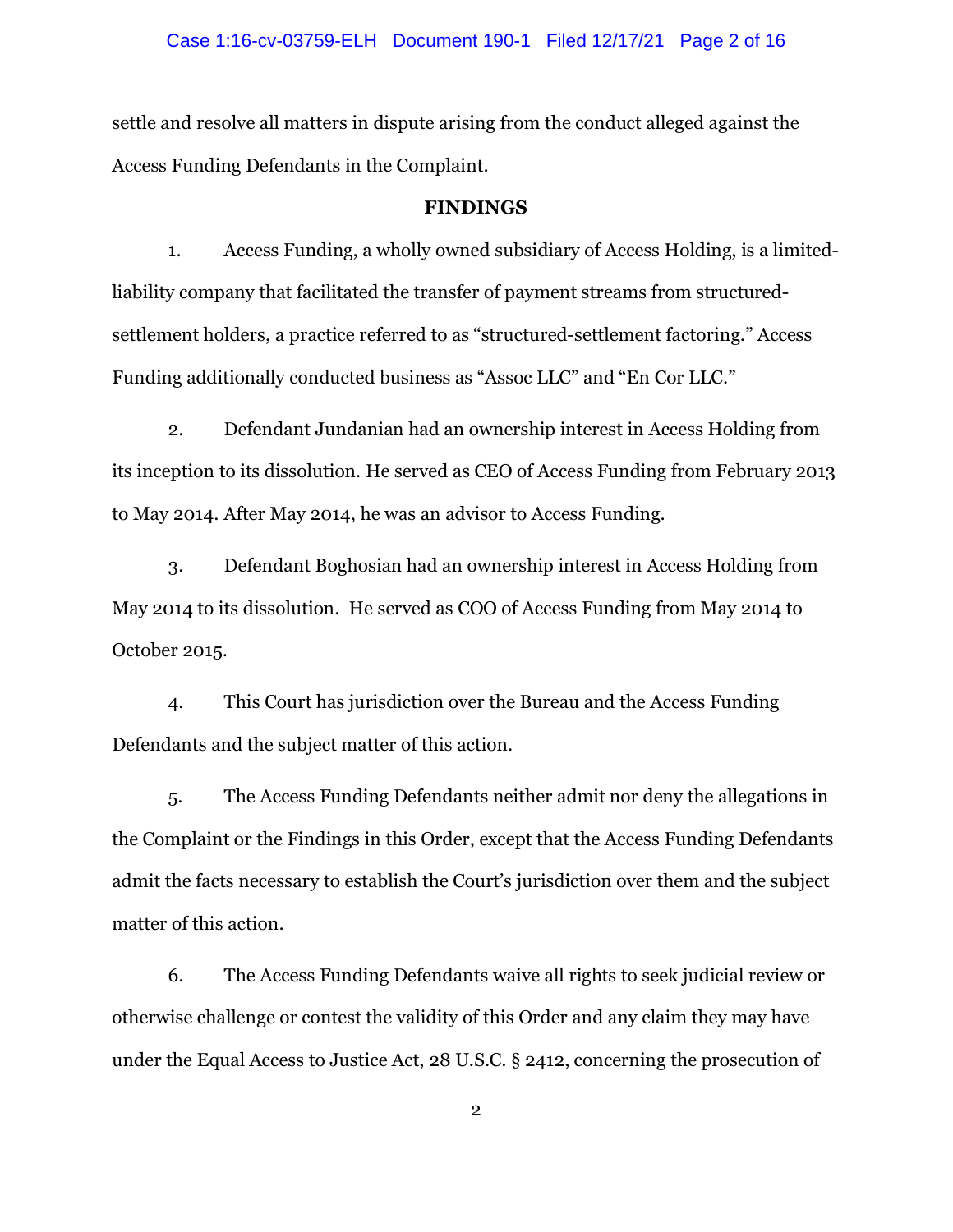this action to the date of this Order. The Bureau and the Access Funding Defendants agree to bear their own costs and expenses, including, without limitation, attorneys' fees.

7. Entry of this Order is in the public interest.

# **DEFINITIONS**

8. "Advance" means any money given to an Affected Consumer before the consumer completing a Transaction.

9. "Affected Consumer" means any consumer who completed a Transaction with Access Funding, LLC between December 1, 2012, and November 21, 2016, for whom Defendant Smith acted or purported to act as an independent professional advisor, or any consumer who received an Advance from Access Funding before court approval of the structured-settlement transfer.

10. "Defendants" means—individually, collectively, or in any combination— Lee Jundanian, Raffi Boghosian, Michael Borkowski, and Charles Smith, and each of them by any other names by which they might be known; and Access Funding, LLC (d/b/a Assoc LLC and En Cor LLC), Access Holding, LLC, and their successors and assigns.

11. "Effective Date" means the date on which this Order is entered by the Court.

12. "Enforcement Director" means the Assistant Director of the Office of Enforcement for the Bureau of Consumer Financial Protection, or his or her delegate.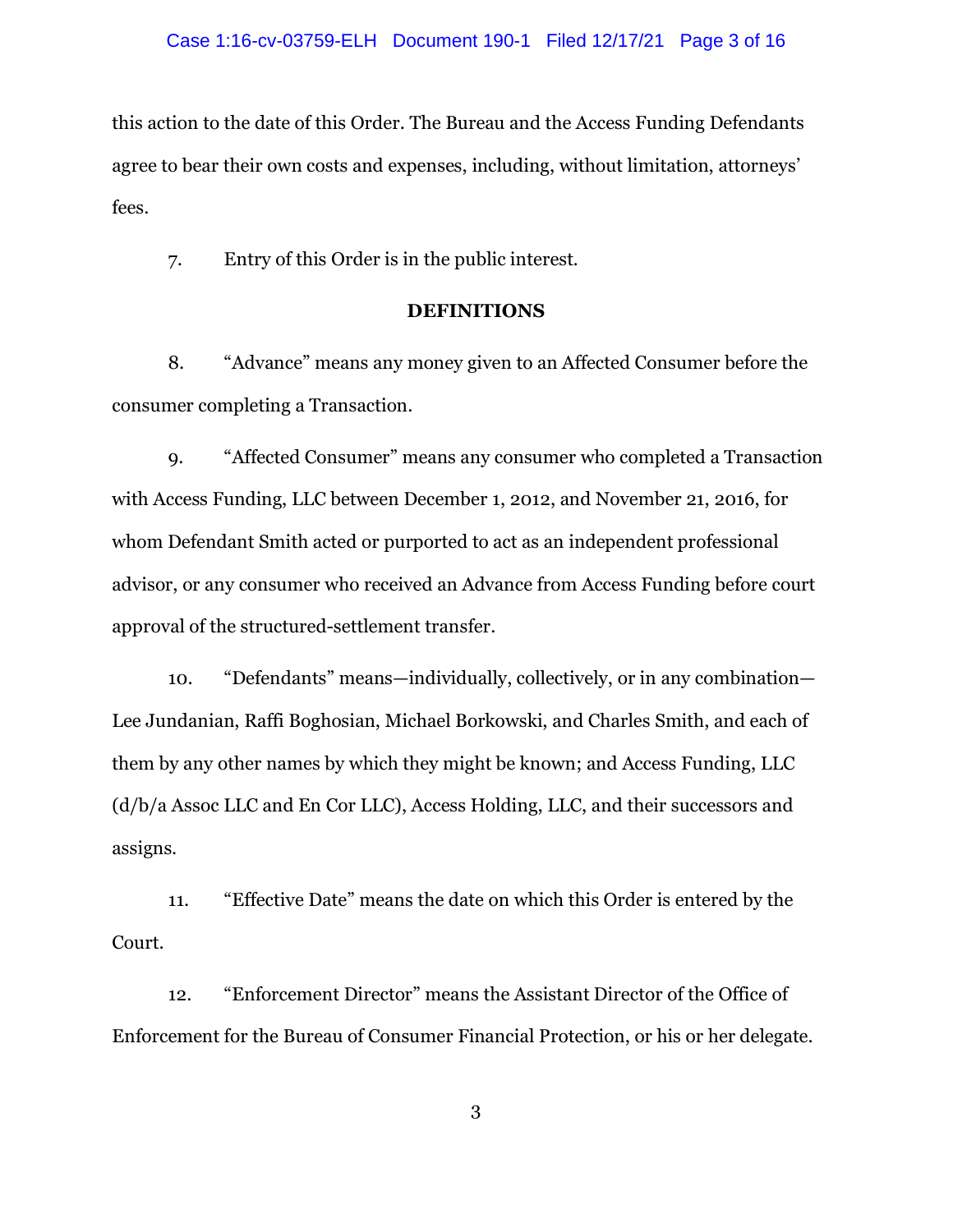13. "Related Consumer Action" means a private action by or on behalf of one or more Affected Consumers or an enforcement action by another governmental agency brought against the Access Funding Defendants based on substantially the same facts as described in the Complaint.

14. "Structured-Settlement Transaction" means the purchase, acquisition, or transfer of the right to payments under a structured settlement.

# **CONDUCT PROVISIONS**

# **I.**

# **Prohibited Conduct**

## **IT IS ORDERED that:**

15. The Access Funding Defendants and their officers, agents, servants, employees, and attorneys, and all other persons in active concert or participation with them who have actual notice of this Order*,* whether acting directly or indirectly, may not violate §§ 1031 and 1036(a)(1)(B) of the CFPA, 12 U.S.C. §§ 5531, 5536(a)(1)(B).

16. The Access Funding Defendants and their officers, agents, servants, employees, and attorneys, and all other persons in active concert or participation with them who have actual notice of this Order, whether acting directly or indirectly, in connection with the transfer of payment streams from structured-settlement holders, may not:

- a. misrepresent, expressly or impliedly:
	- i. the relationship between Defendants and any provider of independent professional advice;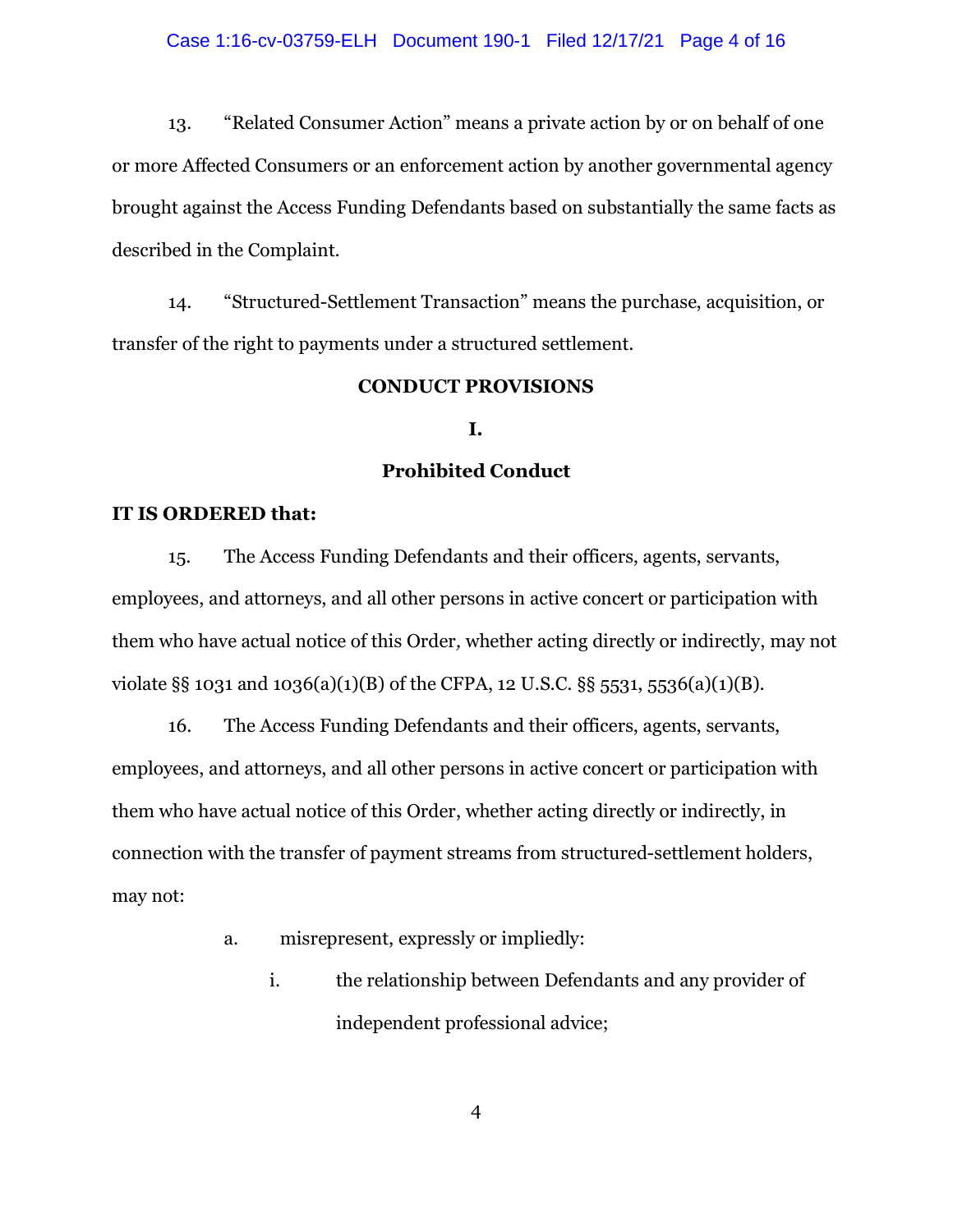- ii. any other fact material to consumers, such as the material risks, total costs, or conditions of any Advance;
- b. take unreasonable advantage of consumers' lack of understanding of the material risks, costs, or conditions of any Advance.

17. The Access Funding Defendants, whether acting directly or indirectly, shall not refer consumers to a specific individual or for-profit entity for advice concerning any Structured-Settlement Transaction, including for independent professional advice.

18. Within 7 days of the Effective Date of this Order, the Access Funding Defendants shall provide the Maryland Office of Attorney General a copy of this Order.

### **II.**

# **Customer Information**

#### **IT IS FURTHER ORDERED that:**

19. The Access Funding Defendants and all other persons in active concert or participation with them who receive actual notice of this Order, whether acting directly or indirectly, may not disclose, use, or benefit from an Affected Consumer's information, including the name, address, telephone number, email address, Social Security number, other identifying information, or any data that enables access to an Affected Consumer's account (including a credit card, bank account, or other financial account), that the Access Funding Defendants obtained before the Effective Date in connection with any Structured-Settlement Transaction. *However*, an Affected Consumer's information may be disclosed if requested by a government agency or required by law, regulation, court order, or as required in an administrative or regulatory proceeding.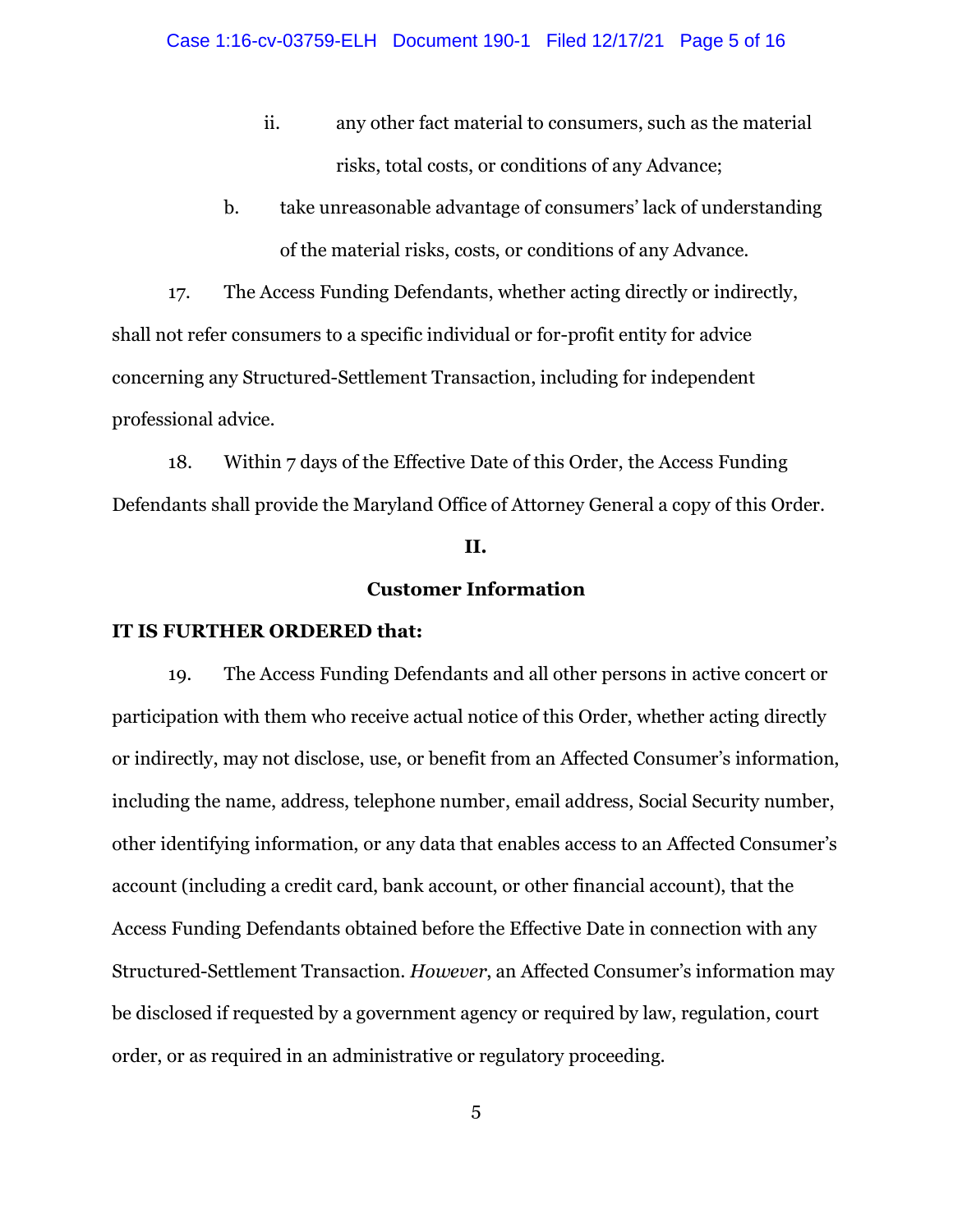#### **MONETARY PROVISIONS**

## **III.**

# **Order to Pay Disgorgement**

### **IT IS FURTHER ORDERED** that:

20. A judgment for disgorgement is entered in favor of the Bureau and against the Access Funding Defendants, jointly and severally, in the amount of \$40,000.

21. Within 10 days of the Effective Date, the Access Funding Defendants must pay to the Bureau, by wire transfer to the Bureau or to the Bureau's agent, and according to the Bureau's wiring instructions, \$40,000 in full satisfaction of the judgment as ordered in Paragraph 20 of this Section.

22. The Bureau shall deposit these funds in the U.S. Treasury as disgorgement. Defendant will have no right to challenge any actions that the Bureau or its representatives may take under this paragraph.

# **Civil Money Penalty**

### **IT IS FURTHER ORDERED that:**

23. Under § 1055(c) of the CFPA, 12 U.S.C. § 5565(c), by reason of the violations of law alleged in Counts IV and V of the Complaint, and taking into account the factors in 12 U.S.C. § 5565(c)(3), the Access Funding Defendants, jointly and severally, must pay a civil money penalty of \$10,000 to the Bureau.

24. Within 10 days of the Effective Date, the Access Funding Defendants must pay the civil money penalty by wire transfer to the Bureau or to the Bureau's agent in compliance with the Bureau's wiring instructions.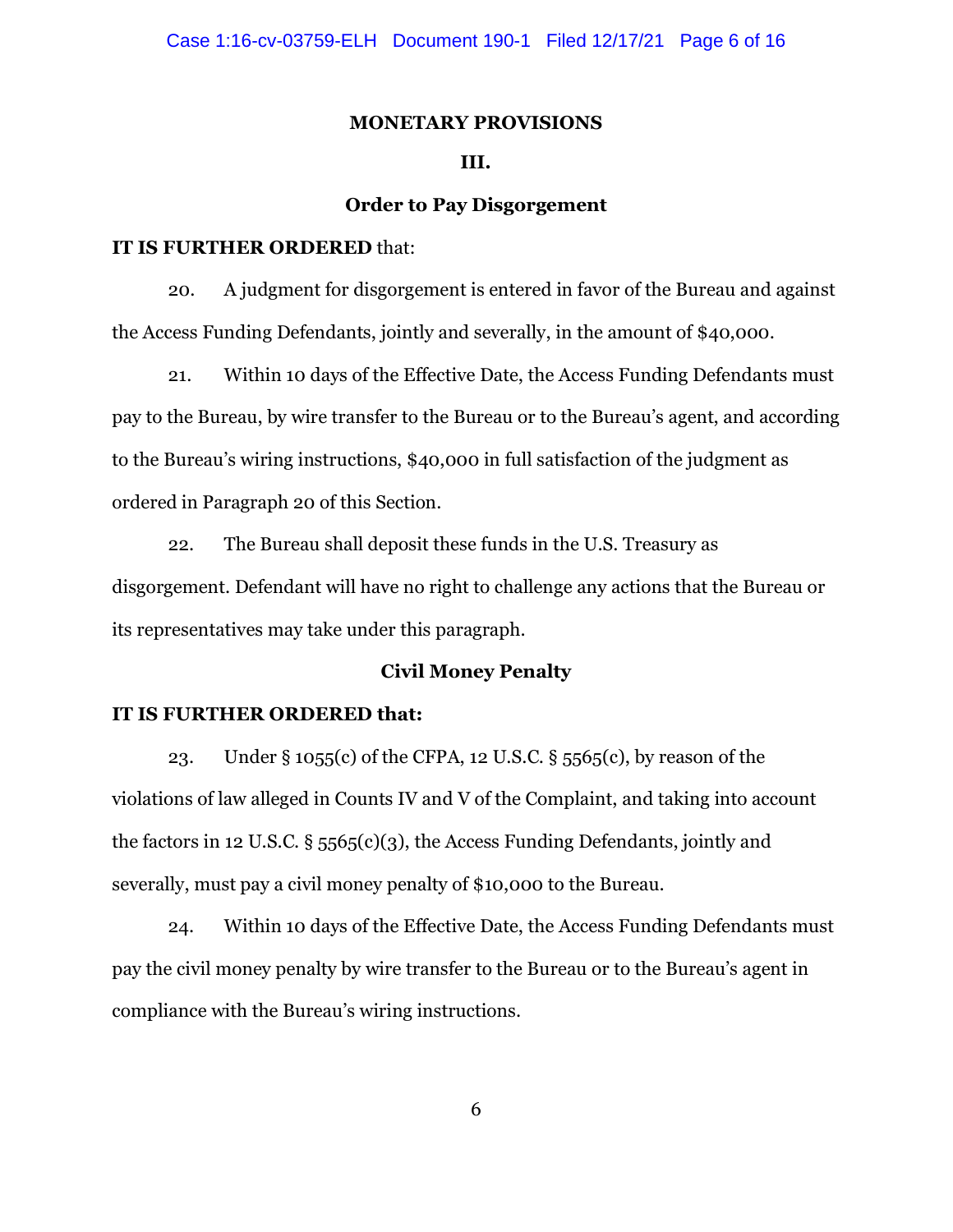### Case 1:16-cv-03759-ELH Document 190-1 Filed 12/17/21 Page 7 of 16

25. The civil money penalty will be deposited in the Civil Penalty Fund of the Bureau as required by  $\S 1017(d)$  of the CFPA, 12 U.S.C.  $\S 5497(d)$ .

26. The Access Funding Defendants must treat the civil money penalty paid under this Order as a penalty paid to the government for all purposes. Regardless of how the Bureau ultimately uses those funds, the Access Funding Defendants may not:

- a. claim, assert, or apply for a tax deduction, tax credit, or any other tax benefit for any civil money penalty paid under this Order; or
- b. seek or accept, directly or indirectly, reimbursement or indemnification from any source, including but not limited to payment made under any insurance policy, with regard to any civil money penalty paid under this Order.

27. The Access Funding Defendants agree that the civil penalty imposed by the Order represents a civil penalty owed to the United States Government, is not compensation for actual pecuniary loss, and, thus, as to them, it is not subject to discharge under the Bankruptcy Code under 11 U.S.C. § 523(a)(7).

#### **IV.**

## **Additional Monetary Provisions**

# **IT IS FURTHER ORDERED that:**

28. In the event of any default on the Access Funding Defendants' obligations to make payment under this Order, interest, computed under 28 U.S.C. § 1961, as amended, will accrue on any outstanding amounts not paid from the date of default to the date of payment, and will immediately become due and payable.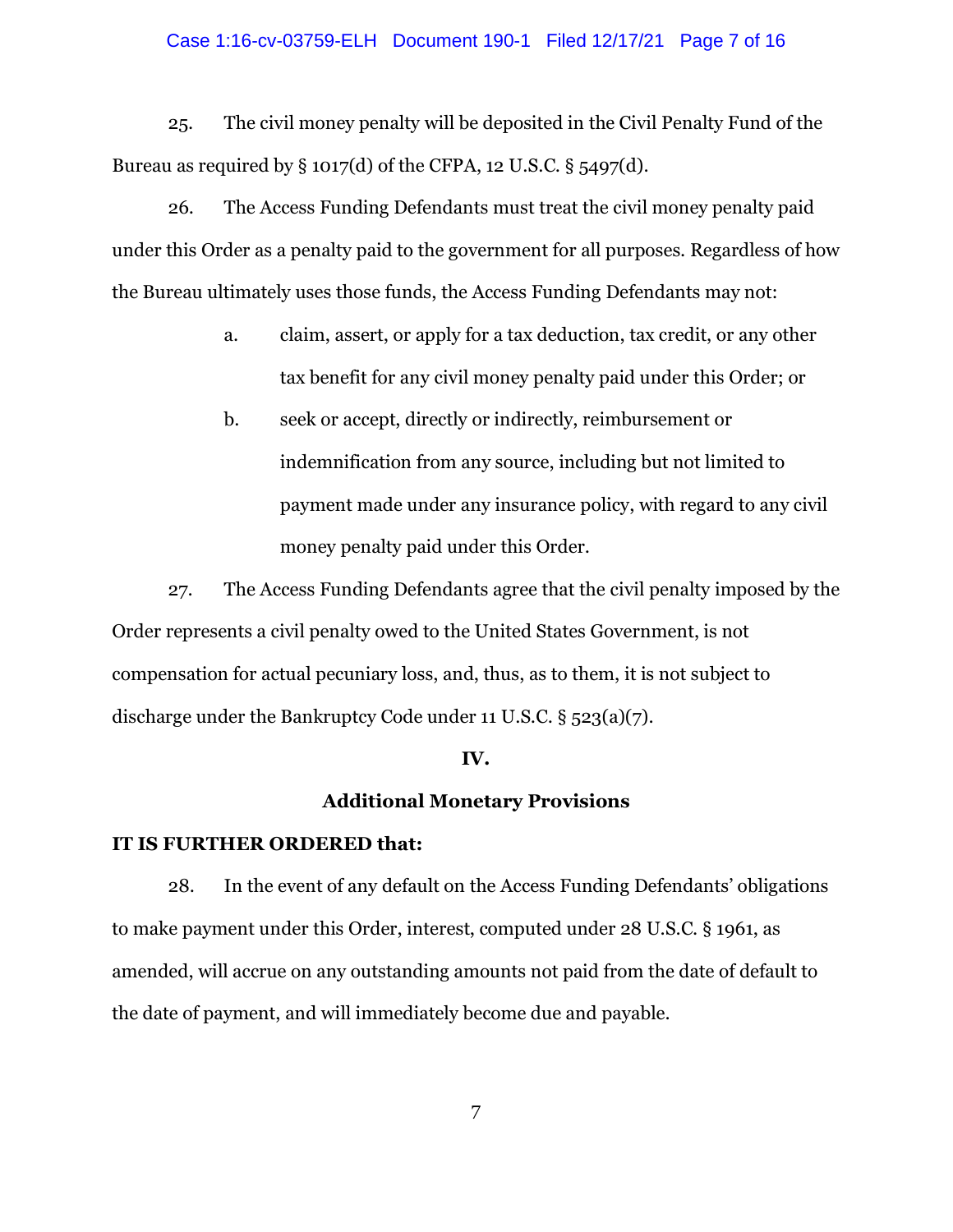### Case 1:16-cv-03759-ELH Document 190-1 Filed 12/17/21 Page 8 of 16

29. The Access Funding Defendants relinquish all dominion, control, and title to the funds paid under this Order to the fullest extent permitted by law, and no part of the funds may be returned to them.

30. The facts alleged in the Complaint will be taken as true solely for the purposes noted herein and will be given collateral estoppel effect, without further proof, in any proceeding based on the entry of the Order, or in any subsequent civil litigation only by or on behalf of the Bureau in a proceeding to enforce its rights to any payment or monetary judgment under this Order such as a nondischargeability complaint in any bankruptcy case.

31. The facts alleged in the Complaint establish all elements necessary to sustain an action by the Bureau under Section 523(a)(2)(A) of the Bankruptcy Code, 11 U.S.C. § 523(a)(2)(A), and for such purposes this Order will have collateral estoppel effect against the Access Funding Defendants, even in such Defendants' capacities as debtors-in-possession.

32. Under 31 U.S.C. § 7701, the Access Funding Defendants, unless they have already done so, must furnish to the Bureau their taxpayer-identification numbers, which may be used for purposes of collecting and reporting on any delinquent amount arising out of this Order.

33. Within 30 days of the entry of a final judgment, consent order, or settlement in a Related Consumer Action, the Access Funding Defendants must notify the Bureau of the final judgment, consent order, or settlement in writing. That notification must indicate the amount of redress, if any, that the Access Funding Defendants paid or are required to pay to Affected Consumers and describe the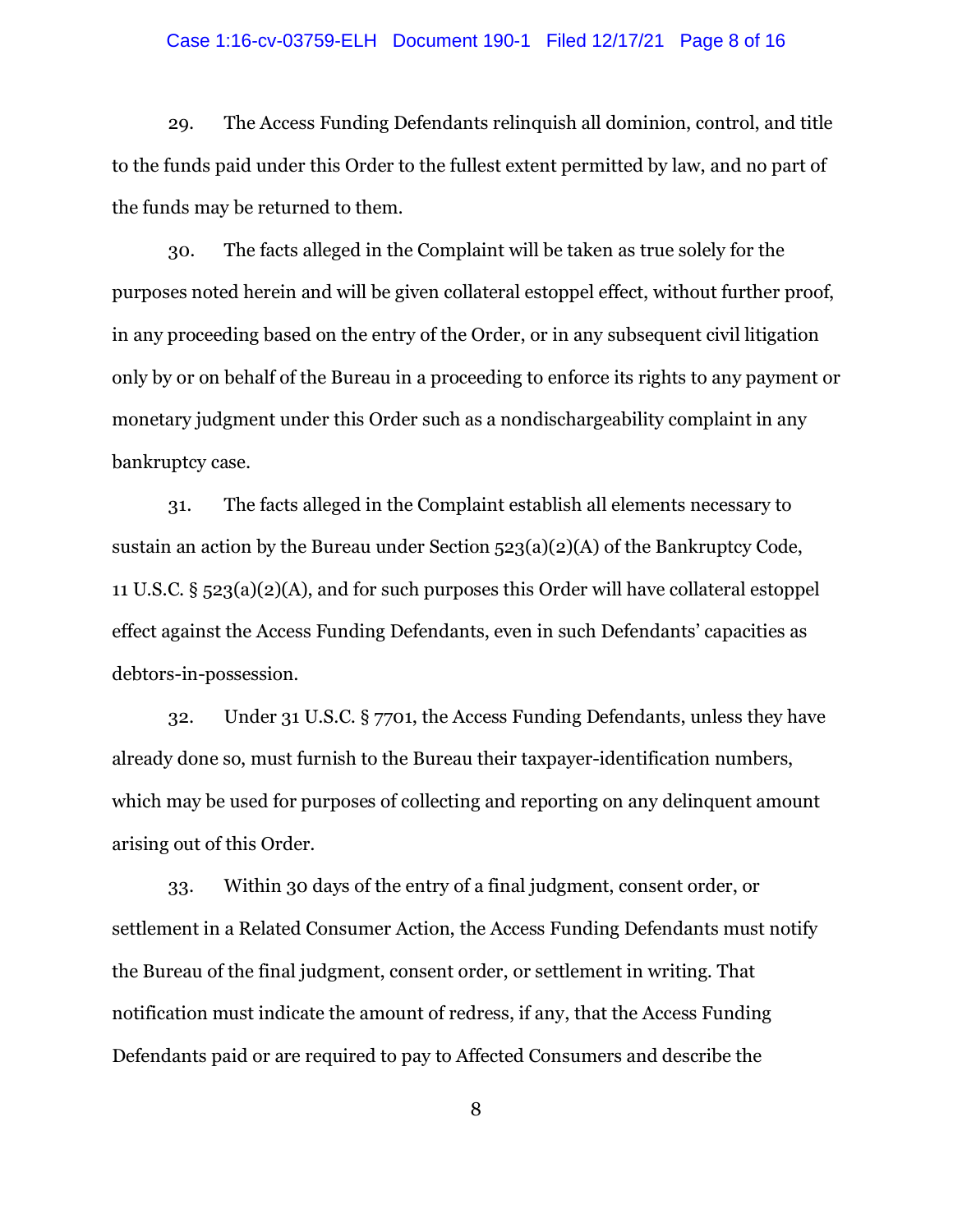### Case 1:16-cv-03759-ELH Document 190-1 Filed 12/17/21 Page 9 of 16

consumers or classes of consumers to whom that redress has been or will be paid. To preserve the deterrent effect of the civil money penalty in any Related Consumer Action, the Access Funding Defendants may not argue that they are entitled to, nor may they benefit by, any offset or reduction of any monetary remedies imposed in the Related Consumer Action because of the civil money penalty paid in this action or because of any payment that the Bureau makes from the Civil Penalty Fund. If the court in any Related Consumer Action offsets or otherwise reduces the amount of compensatory monetary remedies imposed against the Access Funding Defendants based on the civil money penalty paid in this action or based on any payment that the Bureau makes from the Civil Penalty Fund, the Access Funding Defendants must, within 30 days after entry of a final order granting such offset or reduction, notify the Bureau and pay the amount of the offset or reduction to the U.S. Treasury. Such a payment will not be considered an additional civil money penalty and will not change the amount of the civil money penalty imposed in this action.

34. Under § 604(a)(I) of the Fair Credit Reporting Act, 15 U.S.C.§ 1681b(a)(1), any consumer-reporting agency may furnish to the Bureau a consumer report concerning Defendants Jundanian and Boghosian, and any such report may be used for purposes of collecting and reporting on any delinquent amount arising out of this Order.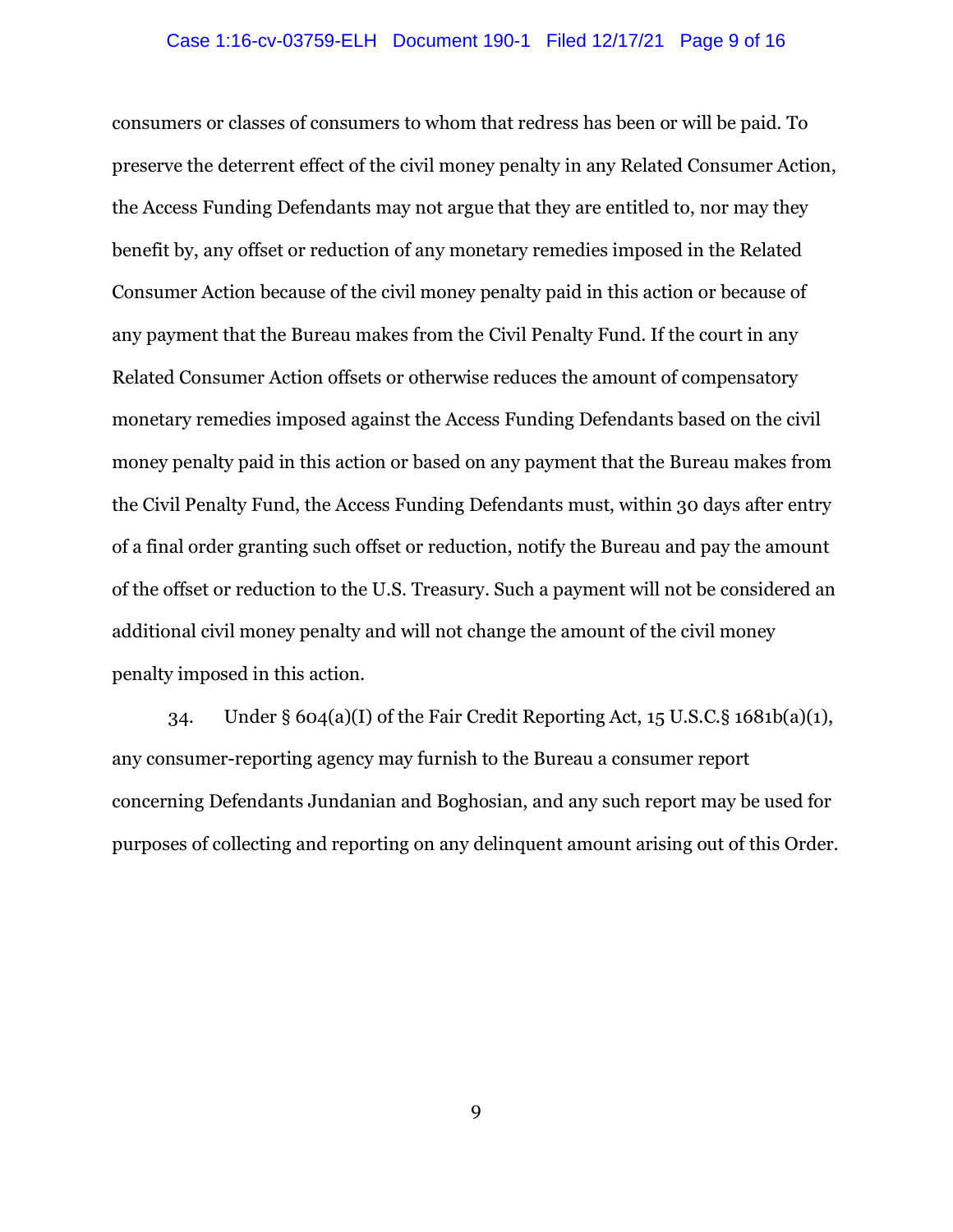#### **COMPLIANCE PROVISIONS**

## **V.**

## **Reporting Requirements**

#### **IT IS FURTHER ORDERED that:**

35. The Access Funding Defendants must notify the Bureau of any development that may affect compliance obligations arising under this Order, including but not limited to a dissolution, assignment, sale, merger, or other action that would result in the emergence of a successor company; the creation or dissolution of a subsidiary, parent, or affiliate that engages in any acts or practices subject to this Order; the filing of any bankruptcy or insolvency proceeding by or against the Access Funding Defendants; or a change in the Access Funding Defendants' names or addresses. The Access Funding Defendants must provide this notice, if practicable, at least 30 days before the development, but in any case no later than 14 days after the development.

- 36. Within 7 days of the Effective Date, the Access Funding Defendants must:
	- a. designate at least one telephone number and email, physical, and postal address as points of contact, which the Bureau may use to communicate with the Access Funding Defendants;
	- b. identify all businesses for which the Access Funding Defendants are the majority owner or which the Access Funding Defendants directly or indirectly control that are engaged in offering or providing consumer-financial products or services or other practices subject to this Order, by all of their names, telephone numbers, and physical, postal, email, and Internet addresses;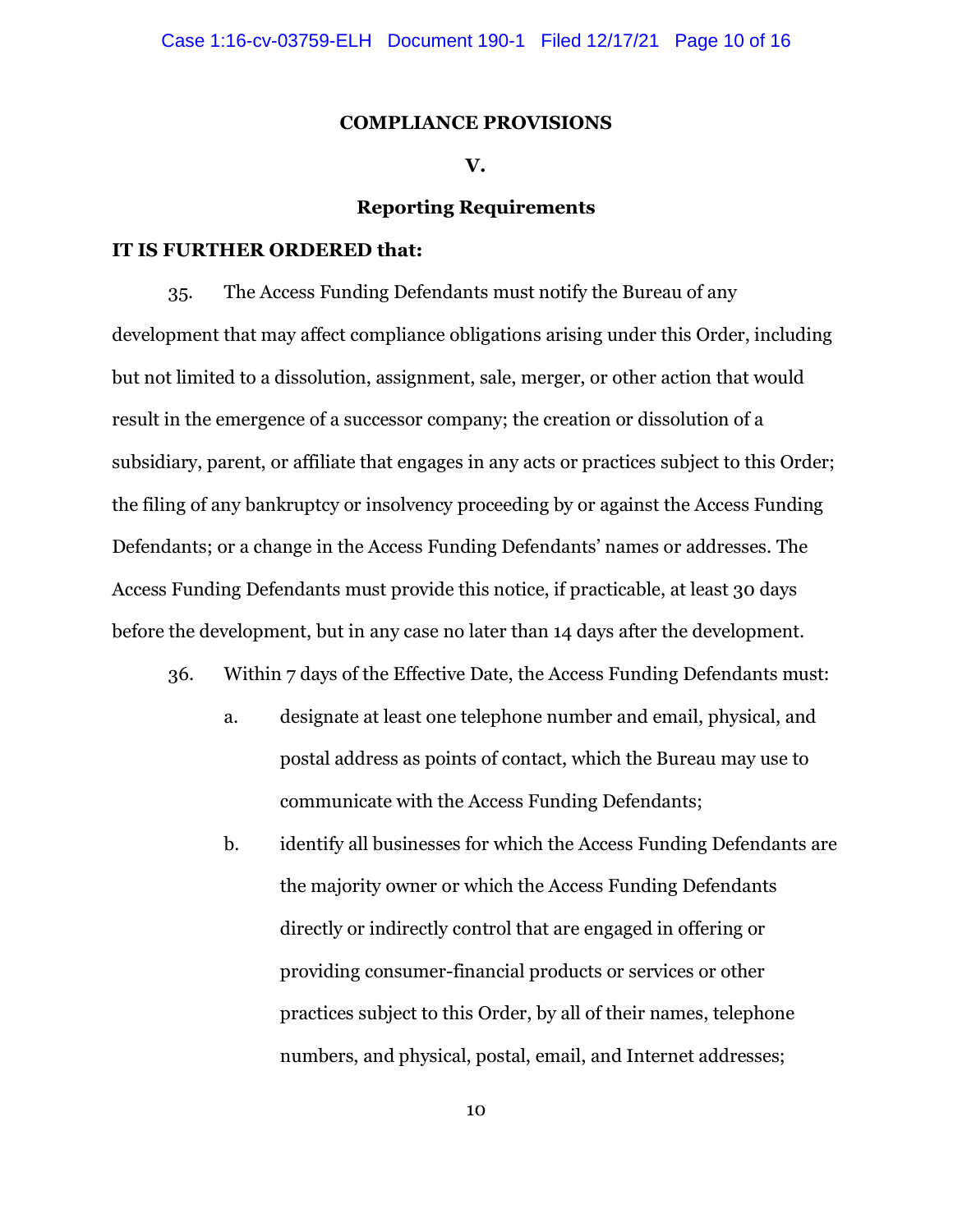- c. describe the activities of each such business, including the products and services offered, and the means of advertising, marketing, and sales; and
- d. identify Defendants Jundanian's and Boghosian's telephone numbers and all email, Internet, physical, and postal addresses, including all residences.
- e. Describe in detail both Defendants Jundanian's and Boghosian's involvement in any business for which each performs services in any capacity or which either wholly or partially owns, including that Defendant's title, role, responsibilities, participation, authority, control, and ownership.

37. The Access Funding Defendants must report any changes in the information required to be submitted under Paragraph 36 at least 30 days before the change or as soon as practicable after the learning about the change, whichever is sooner.

38. Within 90 days of the Effective Date, and again one year after the Effective Date, the Access Funding Defendants must each submit to the Enforcement Director an accurate written compliance progress report sworn to under penalty of perjury (Compliance Report), which, at a minimum:

> a. lists each applicable paragraph and subparagraph of the Order and describes in detail the manner and form in which that Defendant has complied with each such paragraph and subparagraph of this Order; and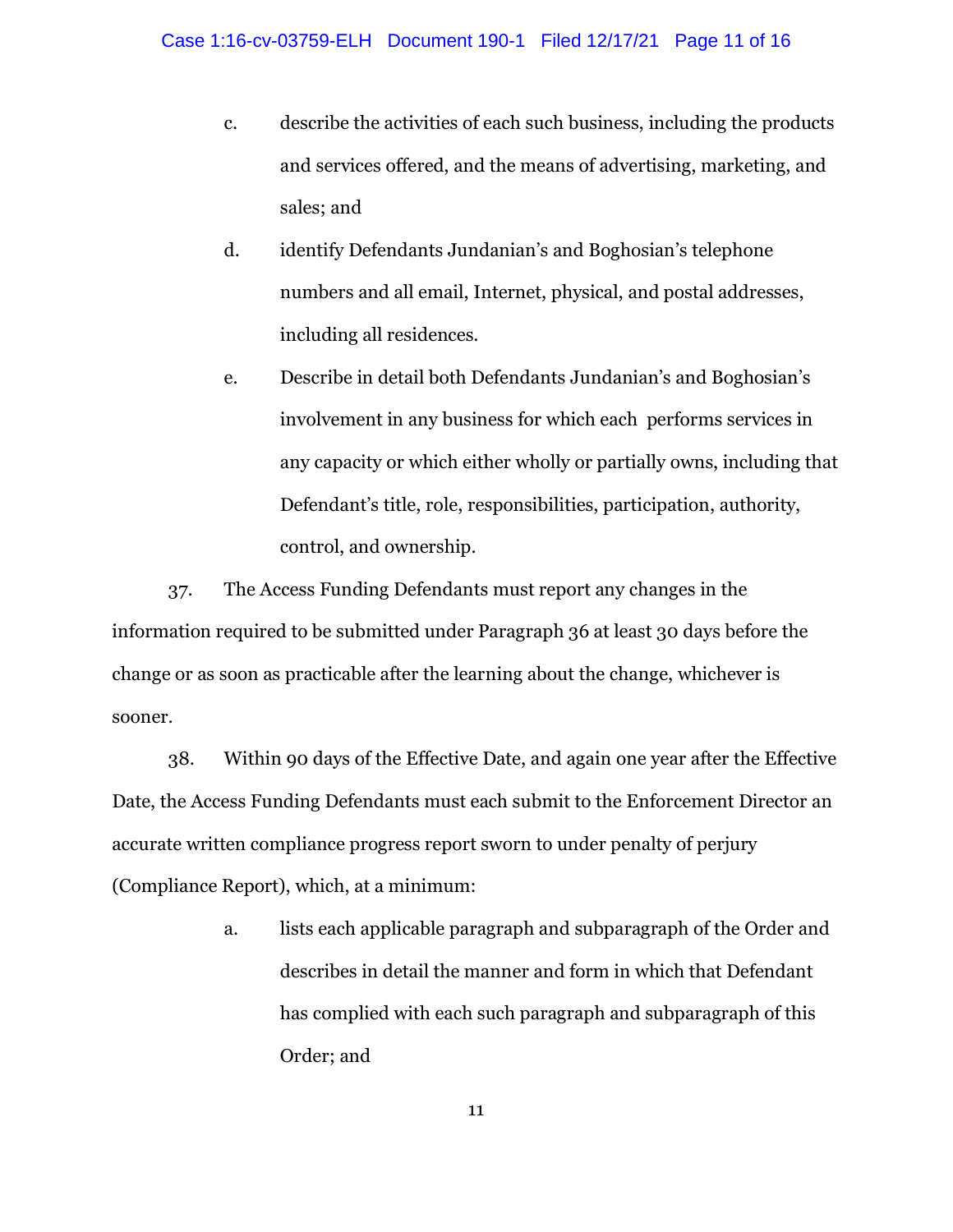b. attaches a copy of each Order Acknowledgment obtained under Section VI, unless previously submitted to the Bureau.

## **VI**.

# **Order Distribution and Acknowledgment**

## **IT IS FURTHER ORDERED that:**

39. Within 7 days of the Effective Date, the Access Funding Defendants must each submit to the Enforcement Director an acknowledgement of receipt of this Order, sworn under the penalty of perjury.

40. Within 30 days of the Effective Date, the Access Funding Defendants, for any business for which they are the majority owner or which they directly or indirectly control that offers or provides any consumer-financial products or services or other services or practices subject to this Order, must deliver a copy of this Order to its executive officers, as well as to any managers, employees, service providers, or other agents and representatives who have responsibilities related to the subject matter of the Order.

41. For 5 years from the Effective Date, the Access Funding Defendants, for any business for which they are the majority owner or which they directly or indirectly control, must deliver a copy of this Order to any business entity resulting from any change in structure referred to in Section V, and any future board members and executive officers, as well as to any managers, employees, service providers, or other agents and representatives who will have responsibilities related to the subject matter of the Order before they assume their responsibilities.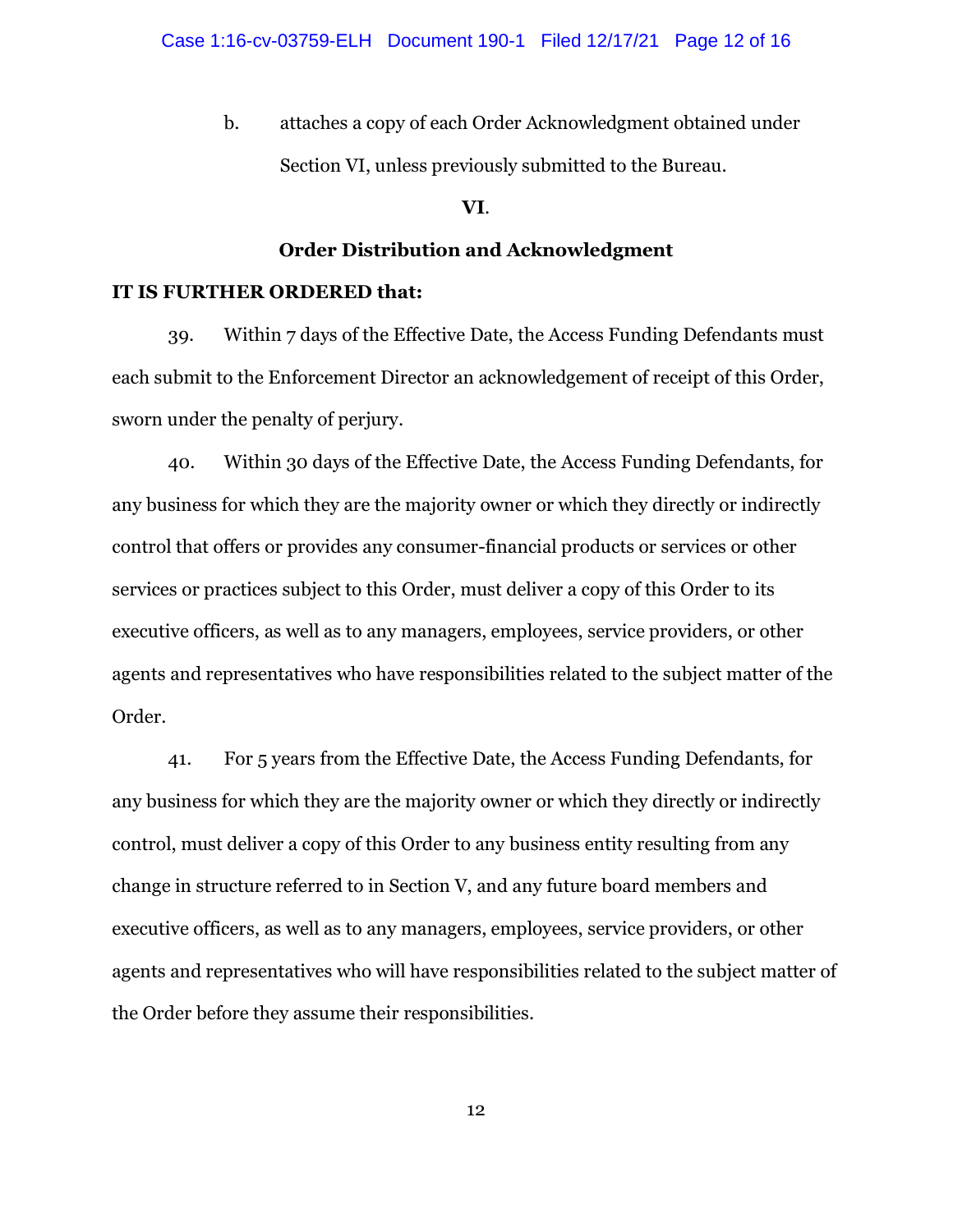### Case 1:16-cv-03759-ELH Document 190-1 Filed 12/17/21 Page 13 of 16

42. The Access Funding Defendants must secure a signed and dated statement acknowledging receipt of a copy of this Order, ensuring that any electronic signatures comply with the requirements of the E-Sign Act, 15 U.S.C. § 7001 et seq., within 30 days of delivery, from all persons receiving a copy of this Order under this Section.

43. Within 90 days of the Effective Date, the Access Funding Defendants must provide the Bureau with a list of all persons and their titles to whom this Order was delivered through that date under Paragraphs 40 and 41 and a copy of all signed and dated statements acknowledging receipt of this Order under Paragraph 42.

### **VII.**

# **Recordkeeping**

## **IT IS FURTHER ORDERED that:**

44. The Access Funding Defendants must create, for at least 5 years from the Effective Date, all documents and records necessary to demonstrate full compliance with each provision of this Order, including all submissions to the Bureau, and make such documents and records available to the Bureau upon request. The Access Funding Defendants must retain such documents for at least 5 years after creation.

### **VIII.**

## **Compliance Monitoring**

### **IT IS FURTHER ORDERED that:**

45. To monitor the Access Funding Defendants' compliance with this Order, within 14 days of receipt of a written request from the Bureau, the Access Funding Defendants must submit additional compliance reports or other requested information,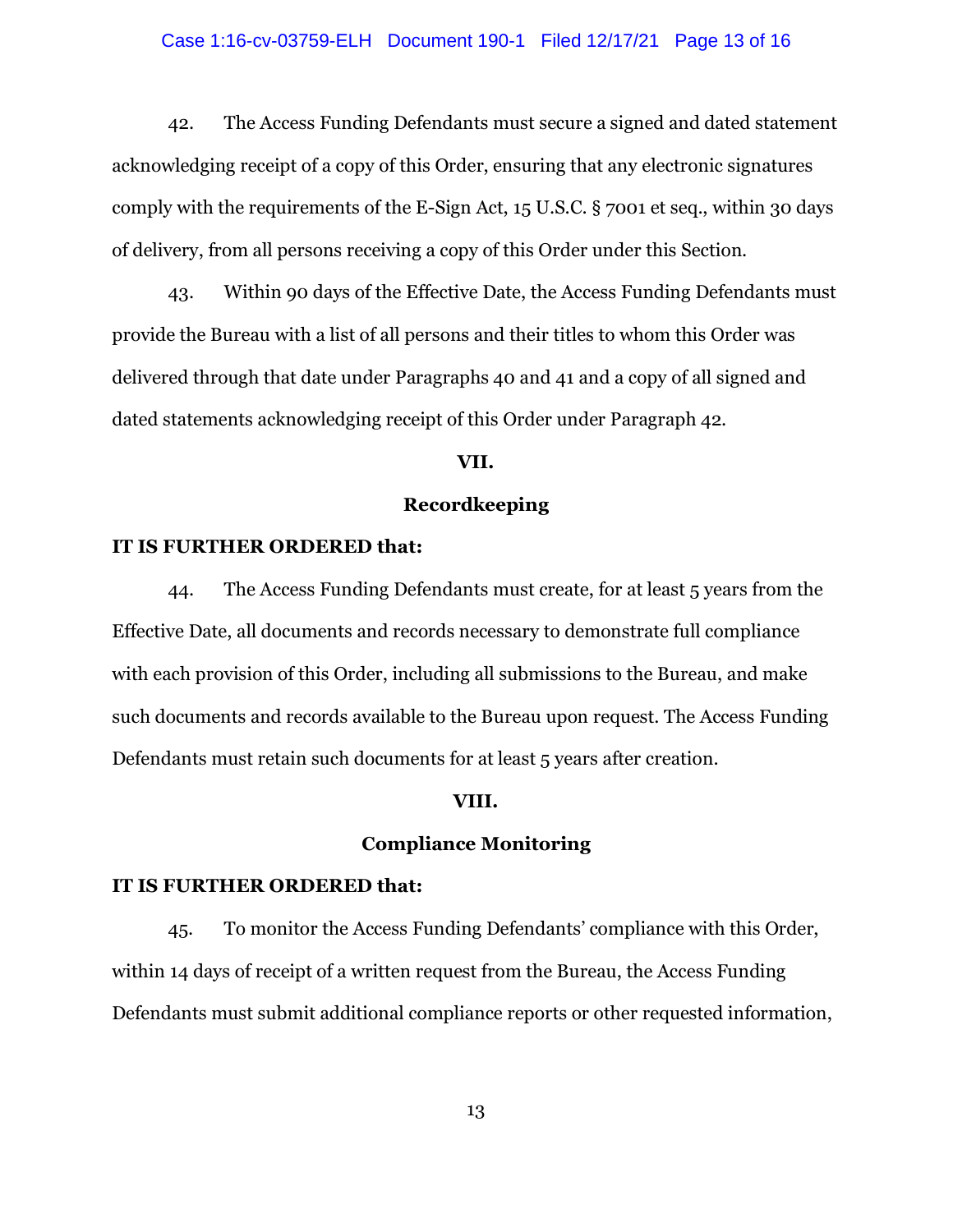### Case 1:16-cv-03759-ELH Document 190-1 Filed 12/17/21 Page 14 of 16

which must be sworn under penalty of perjury; provide sworn testimony; or produce documents.

46. For purposes of this Section, the Bureau may communicate directly with the Access Funding Defendants unless they retain counsel related to these communications.

47. The Access Funding Defendants must permit Bureau representatives to interview any employee or other person affiliated with any Defendant who has agreed to such an interview regarding: (a) this matter; (b) anything related to or associated with the conduct described the Complaint; or (c) compliance with this Order. The person interviewed may have counsel present.

48. Nothing in this Order will limit the Bureau's lawful use of compulsory process, under 12 C.F.R. § 1080.6.

### **IX.**

## **Notices**

### **IT IS FURTHER ORDERED that:**

49. Unless otherwise directed in writing by the Bureau, the Access Funding Defendants must provide all submissions, requests, communications, or other documents relating to this Order in writing, with the subject line, "*CFPB v. Access Funding*, Case No. 1-16-cv-03759-ELH," and send them by overnight courier or firstclass mail to the below address and contemporaneously by email to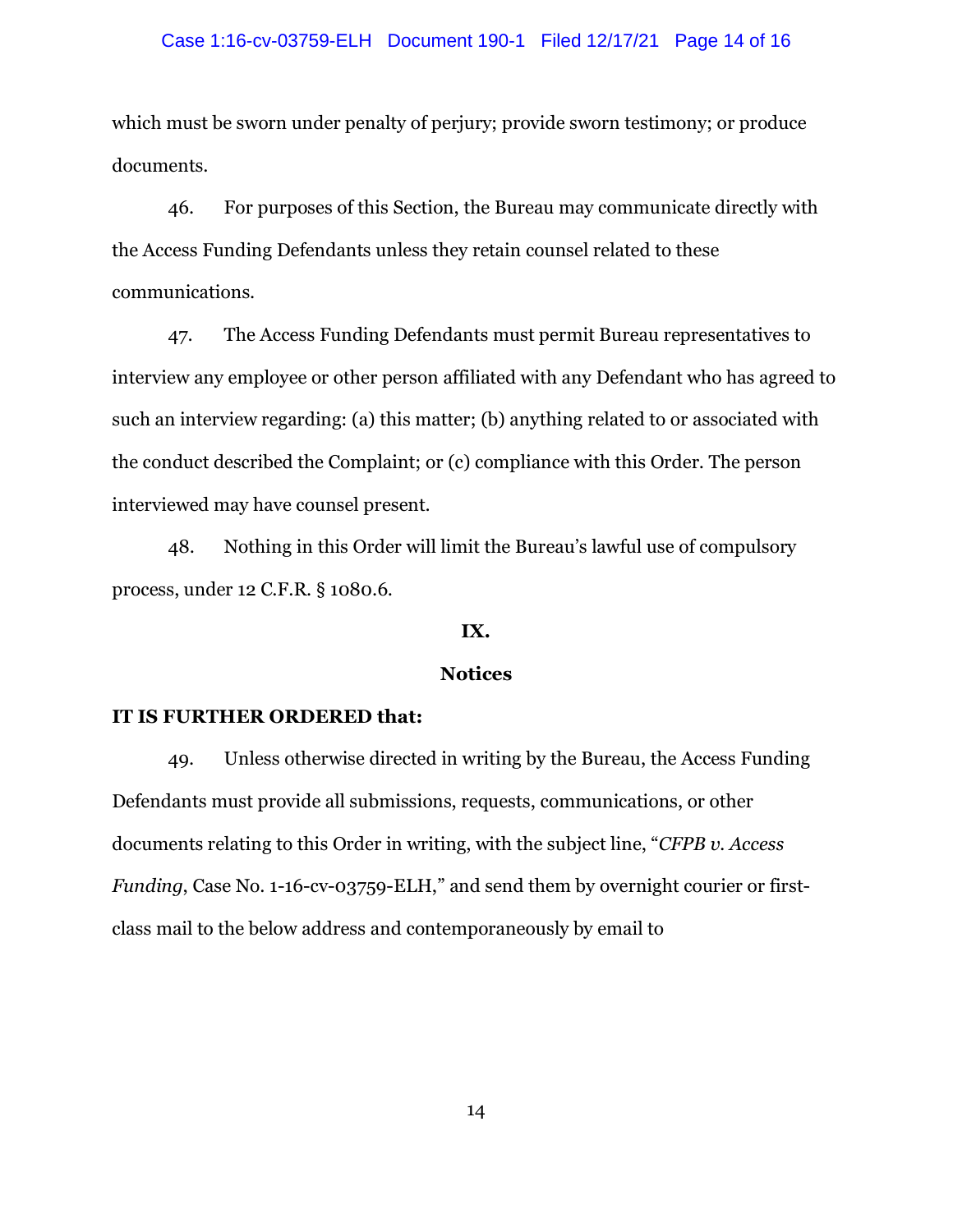#### Case 1:16-cv-03759-ELH Document 190-1 Filed 12/17/21 Page 15 of 16

Enforcement\_Compliance@cfpb.gov:

Assistant Director for Enforcement Bureau of Consumer Financial Protection ATTENTION: Office of Enforcement 1700 G Street, N.W. Washington D.C. 20552

**X.**

# **Cooperation with the Bureau**

### **IT IS FURTHER ORDERED that:**

50. The Access Funding Defendants must cooperate fully to help the Bureau determine the identity and location of, and the amount of harm sustained by, each Affected Consumer. The Access Funding Defendants must provide such information in his or his agents' possession or control within 14 days of receiving a written request from the Bureau.

51. The Access Funding Defendants must cooperate fully with the Bureau in this matter and in any investigation or litigation related to or associated with the conduct described in the Complaint. The Access Funding Defendants must provide truthful and complete information, evidence, and testimony. The Access Funding Defendants must appear for interviews, discovery, hearings, trials, and any other proceedings that the Bureau may reasonably request upon 10 days' written notice, or other reasonable notice, at such places and times as the Bureau may designate, without the service of compulsory process.

#### **XI.**

52. Should the Access Funding Defendants seek to transfer or assign all or part of their operations that are subject to this Order, such Defendants must, as a